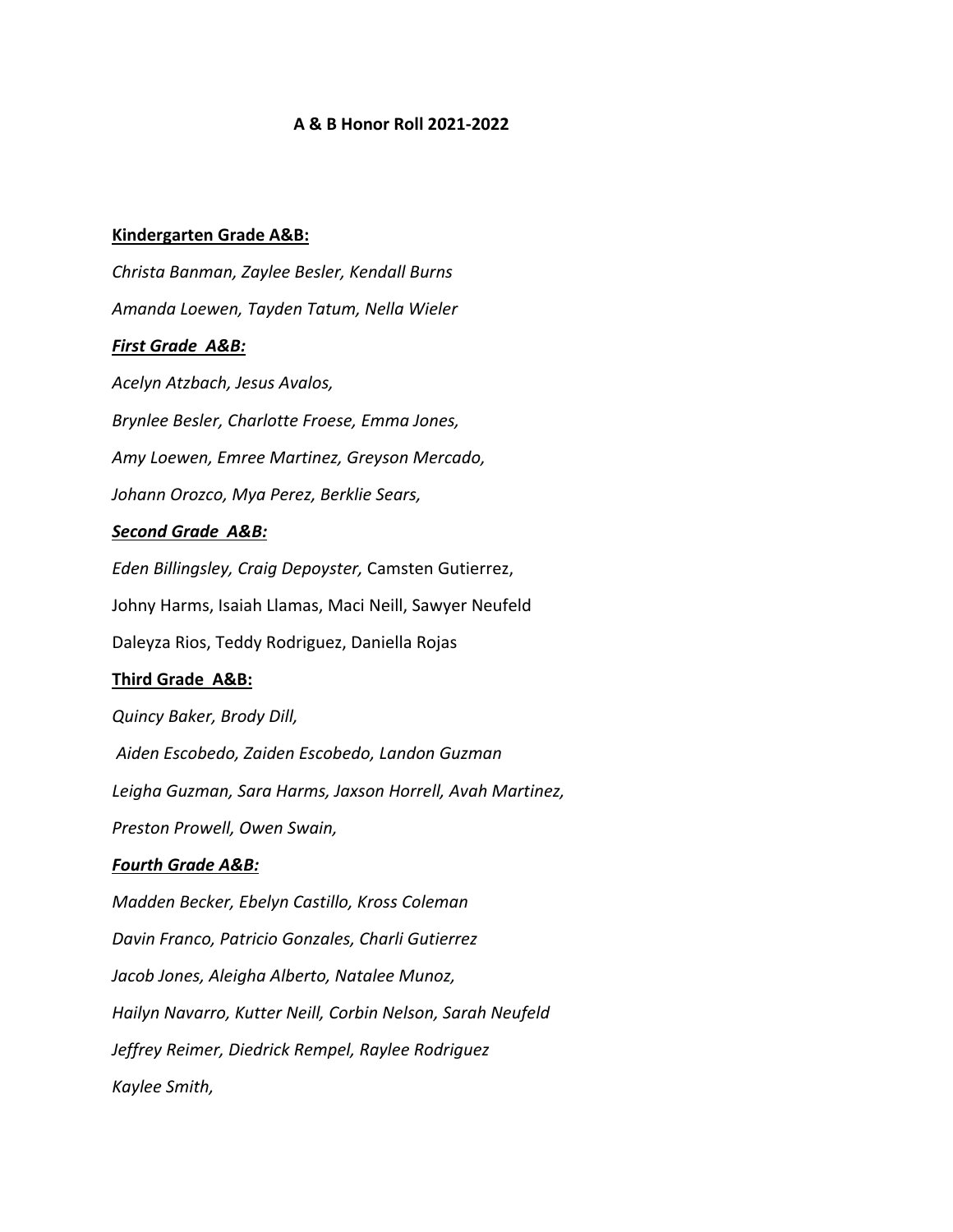### *Fifth Grade A&B:*

*Leah Arguellez, Luis Cadena, Braxton Dill, Shaylie Griffiths, Elaina Jimenez, Braydin Longoria Hudson Prowell, Gabriel Quintanilla, Meladee Sigala, Jessica Wiens,* 

#### *Sixth Grade A&B:*

*Nathan Espino, Graham Hendon, Peyton Huston, David Klassen, Martin Loewen,* 

### *Seventh Grade A&B:*

*Fabian Chavez, Brason Dill, Trinity Jones, Alexander Mercado, Kimberly Rios, Noah Rodriguez, Jimmy Wiens, Sage Wise*

### *Eighth Grade A&B:*

*Rowann Baker, Keeli Chrestman. Mariah Cochran Brailee Franco, Micah Jones, Maria Klassen, Logan Laureles, Andra Marin, Zachary Munoz, Bridget Murph, Sophia Ramirez, Kayleigh Saldana, Zoye Wise,* 

# *Ninth Grade A&B:*

*Levi Depoyster, Keagon Dominguez, Kaitlyn Garey Tel Harlan, Ty Huston, Chloe Letkeman, Jaime Marin, Rebecca Mixon, Natalynn Rodriguez,* 

#### *Tenth Grade A&B:*

*Tobias Depoyster, David Macias, Kenneth Martus, Kamryn Murph, Robert Ramirez, Jonatan Rios, Reanah Rodriguez, Corey Unger, Vinnie Weber, Kayden Wise,*